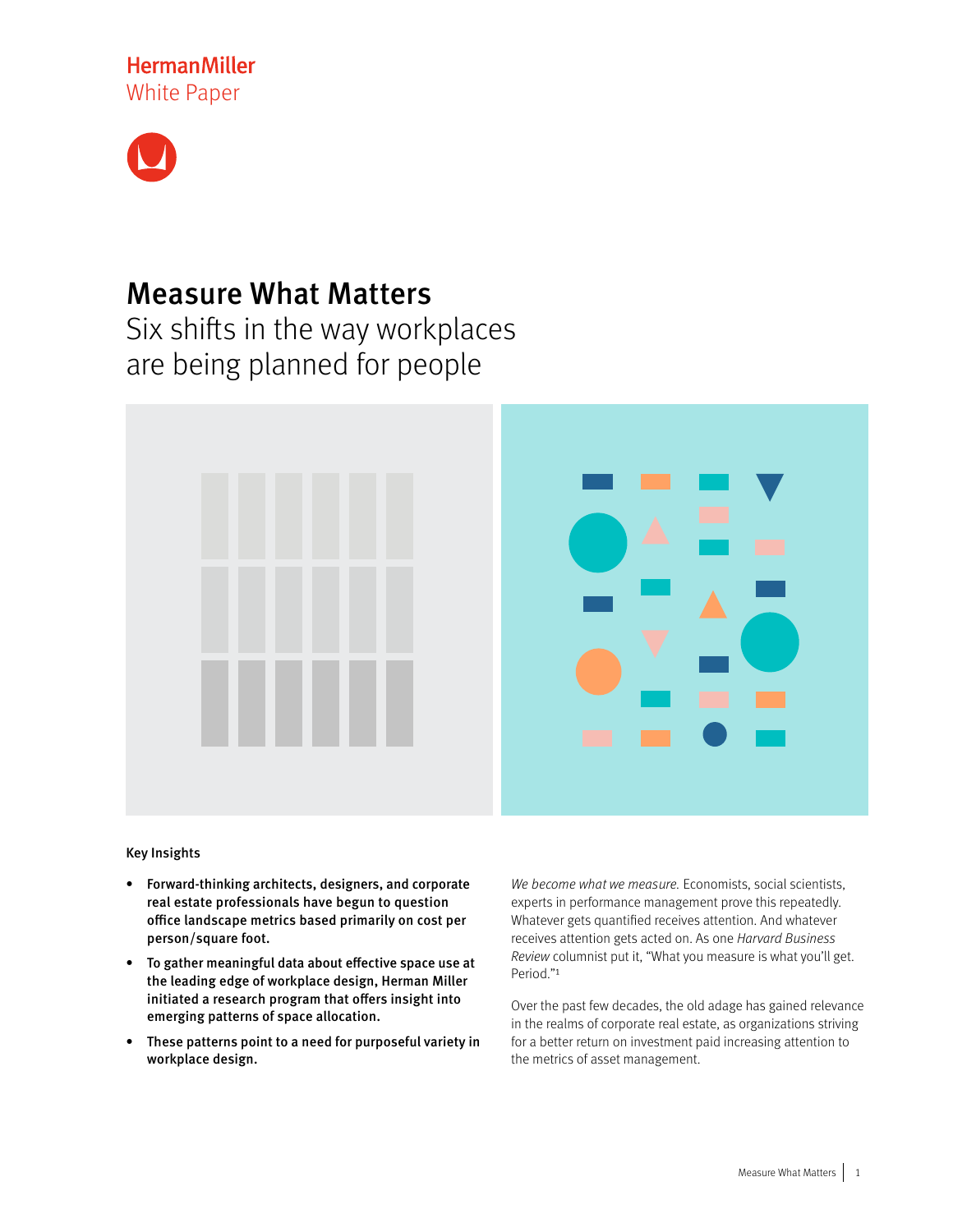Throughout the twentieth century, the efficiency of real estate portfolios was quantified primarily in terms of a building's cost per square foot and the average number of "usable square feet" it provided for each person who worked in it. By these measures, the workplace contributed to an organization's bottom line by (1) getting smaller and/or (2) fitting more people into the same amount of space.

Meanwhile, mobile technologies and new economic and social pressures ushered in new ways of working. By 2011, more than 60 percent of large organizations worldwide had implemented programs and practices that gave people more choice about where, when, and how to do their jobs.2 But although a few new workplace metrics ("collaborative seats per person," "desk-sharing ratios") have emerged, the focus on reducing direct costs (through allocating fewer square feet to "assigned seats" in individual offices or workstations) remains paramount.

As a result, design firms tracking workplace metrics to help their clients make decisions about space allocation that align with "best practices" have begun to wonder if those best practices are tracking what really matters, and whether "alternative ways of thinking about and measuring the workplace may be more truthful reflections of the value of great design."3 Forward-thinking architects, designers, and corporate real estate professionals have begun to question whether they're measuring the right things.

Data-driven approaches to gathering evidence about the way an organization works and how well the space supports work processes and relationships are still relatively rare. A recent survey of design professionals found that only five percent actively collected data on occupancy and space use.4 Other researchers note that even when this type of data is systematically collected, it is often used for benchmarking analysis that "ignores the actual use of the buildings" and promotes only workplace changes (like reducing square feet/ person) that affect direct costs.5

To gather meaningful data about effective space use at the leading edge of workplace design, Herman Miller initiated a unique and ongoing research program that informs its Living Office point of view.<sup>6</sup> Early findings offer insight into emerging patterns of space use that organizations and their design partners can draw on to create, measure, and manage highperforming work environments that empower people to do their best work.

## Emerging Patterns in Space Allocation

Because every organization implements agile and collaborative work practices in its own unique way, we knew that benchmarking metrics like "number of shared seats per person" would not ultimately prove useful to either our customers or their design partners. We wanted big-picture data that would show us where workplace design is headed—meaningful measures that will help an organization achieve and continuously improve on a responsive office landscape.

So we set out to take an active look at changing office metrics by deconstructing the workplace layouts of our most forwardlooking customers.

### The Methodology we used

To date, we've gathered more than 70 distinct data points from each of 120 floor plans. These plans represent organizations across a variety of industries:

Banking/financial Energy Government Insurance Manufacturing Media Real Estate Professional Services **Technology** 

These organizations are located in different geographical regions of the world, including North America, South America, Europe, Middle East and Africa, and Asia-Pacific. Although our early data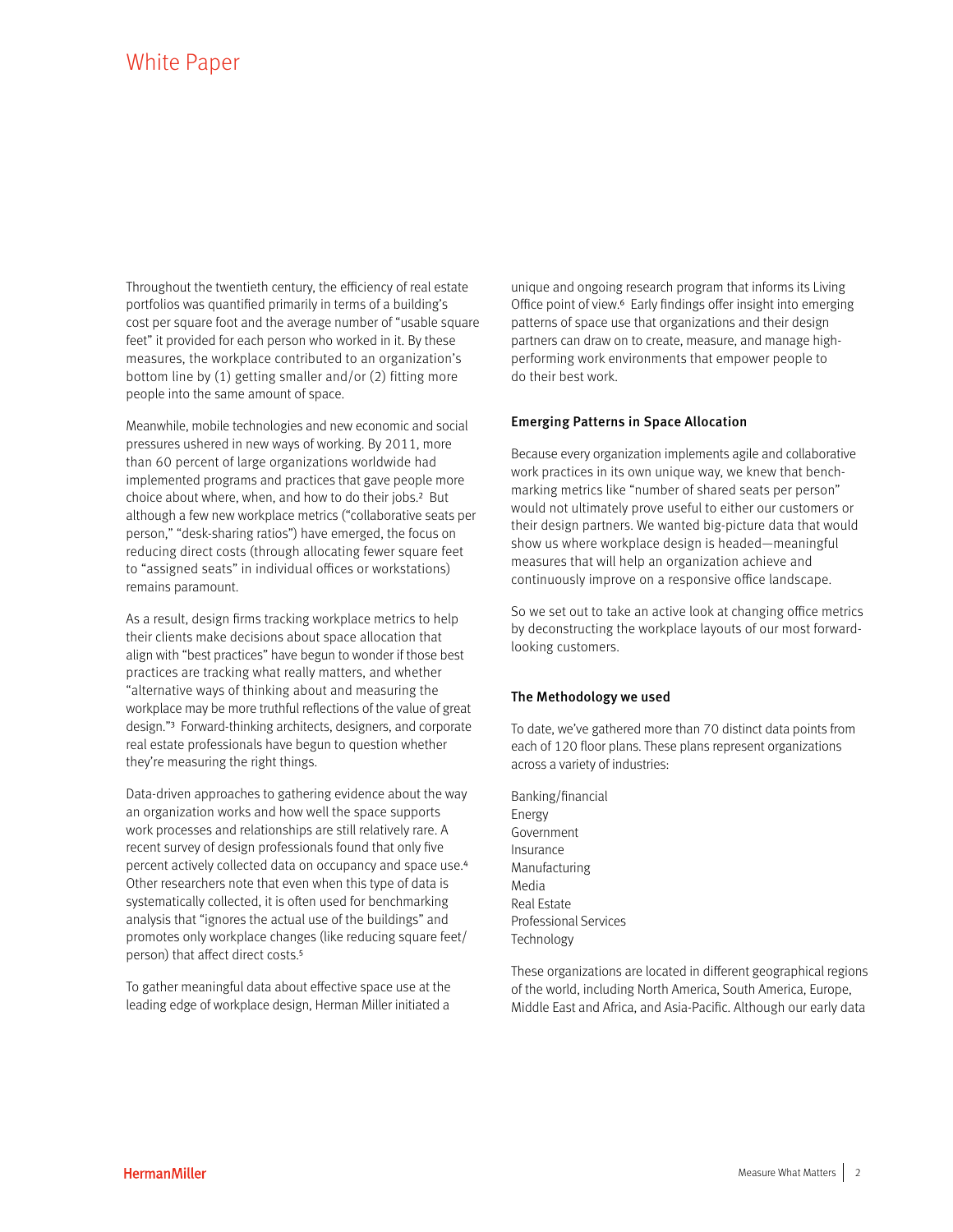skews to North American companies, the comparative analysis is expanding to highlight differences among global markets.

To track the significant changes that mark the evolution of workplace design, we used three key metrics to categorize each plan we assessed into one of four landscape types. Comparing numbers across the four landscape types allowed us to quantify aspects of workplace evolution across a rich data set.

- The ratio of group spaces to workpoints assesses the extent to which the plan provides spaces for meeting and collaboration. A legacy plan (Landscape 1) averages one group space for every twelve or more individual workpoints, while the most fully evolved plans (Landscape 4) average one group space for every four, three, and sometimes even two workpoints.
- The variety of group spaces offered, indicating the level of support for different types of collaborative activities, evolves from fewer than three (Landscape I) to six types (Landscape 4).
- The ratio of workstations to private offices is an indicator of management structure and collaboration levels. The ratio evolves from less than 50 percent workstations (Landscape 1) to at least 90 percent workstations (Landscape 4).

Every organization is unique and evolves at its own pace. Reviewing this spectrum of four landscape types helps business leaders and their design partners begin to identify where their organization currently stands and to plan realistic and beneficial workplace changes.

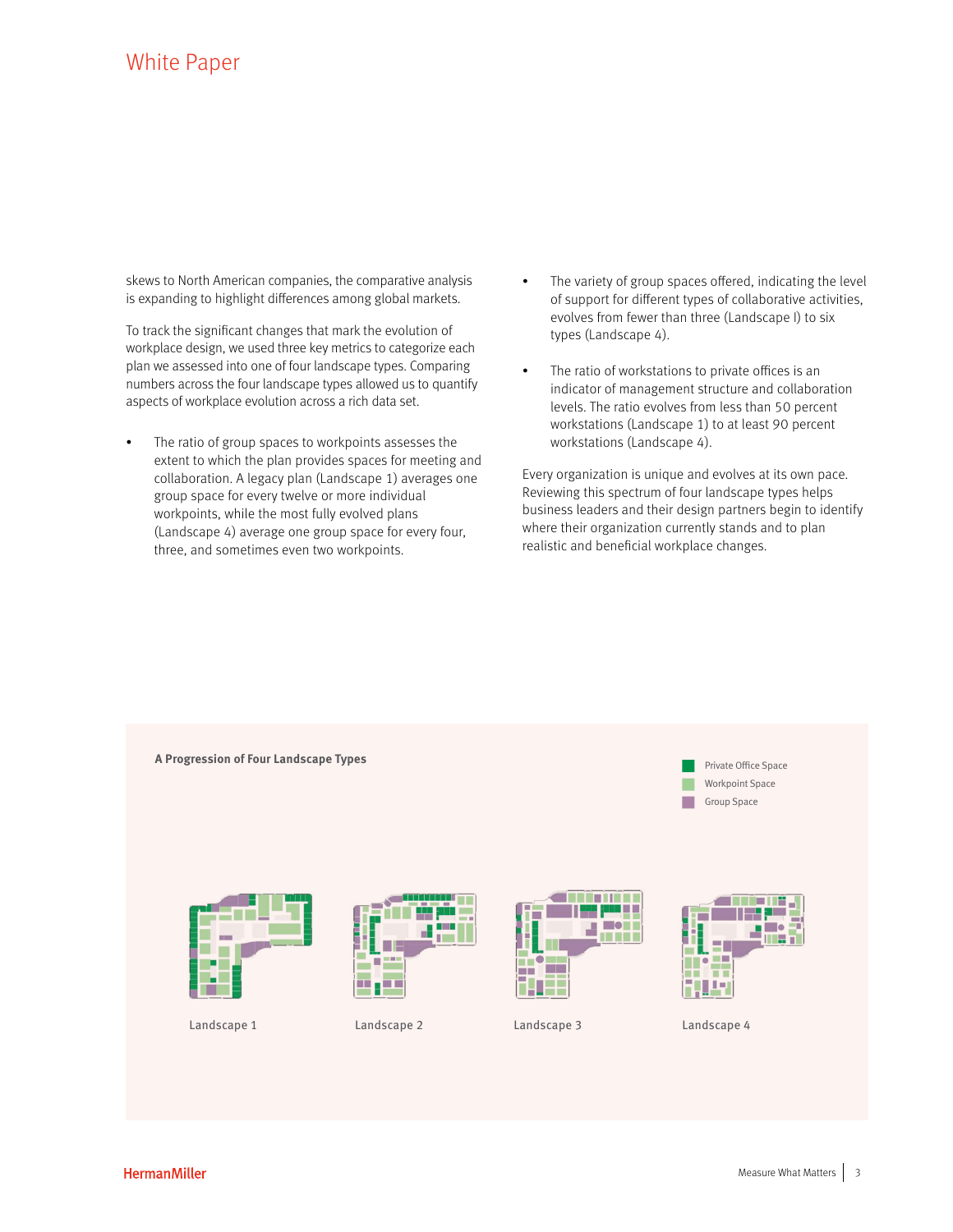### What Our Analysis Found

From Standard Conference Rooms to a Variety of Group Settings

Research and analysis are ongoing, but we've identified several significant patterns in the way organizations and their design partners are using space to support new ways of working.

# $1$  Type of  $\overline{\phantom{0}}$  6  $\overline{\phantom{0}}$  6  $\overline{\phantom{0}}$ Types of Group Settings

As business leaders seek to improve organizational innovation through increased collaboration, we're seeing a growing percentage of the office landscape allocated to group work. We're also noting a greater variety of settings designed to support specific types of group work in response to the complexity of knowledge work today.

Analyzing the responses to a question that asked more than 100,000 employees to list the activities "important to

their work," researchers found nine distinct types of tasks relating to "collaboration/interaction." Four of these activities planned meetings, presentations, videoconferencing, and hosting visitors—comprise ways of working together that might be reasonably well served by a standard conference room. But the other five—collaborating on focused work, collaborating on creative work, unplanned meetings, informal social interaction, and learning from others—represent interactions that researchers called "more difficult to define" and which have "more diverse spatial needs." Analysis showed that, for these activities, "informal work areas/breakout zones" and "a variety of different types of workspace" were "important features of an effective workplace."7

In another study, researchers observing new ways of working in two Finnish organizations also emphasized the importance of providing "different spaces for different kinds of work tasks, which enable selecting the space based on the task at hand," and documented a need for group workspaces that include:

- Meeting rooms for formal meetings and negotiations
- More casual places for having more creative meetings and brainstorming sessions
- Quiet rooms for tasks that require concentration and peace
- Appropriate space for informal communication and ad hoc discussion
- Appropriate social spaces such as coffee lounges<sup>8</sup>

Clearly the two types of work settings—conference rooms and workstations—that continue to dominate office landscapes are no longer adequate to the task. We see an urgent need for a greater variety of settings targeted to support the unique mix of activities people pursue every day for the organization that employs them. Understanding these activities can help organizations envision workplaces that better reflect who they are and provide greater support for what they and their people do.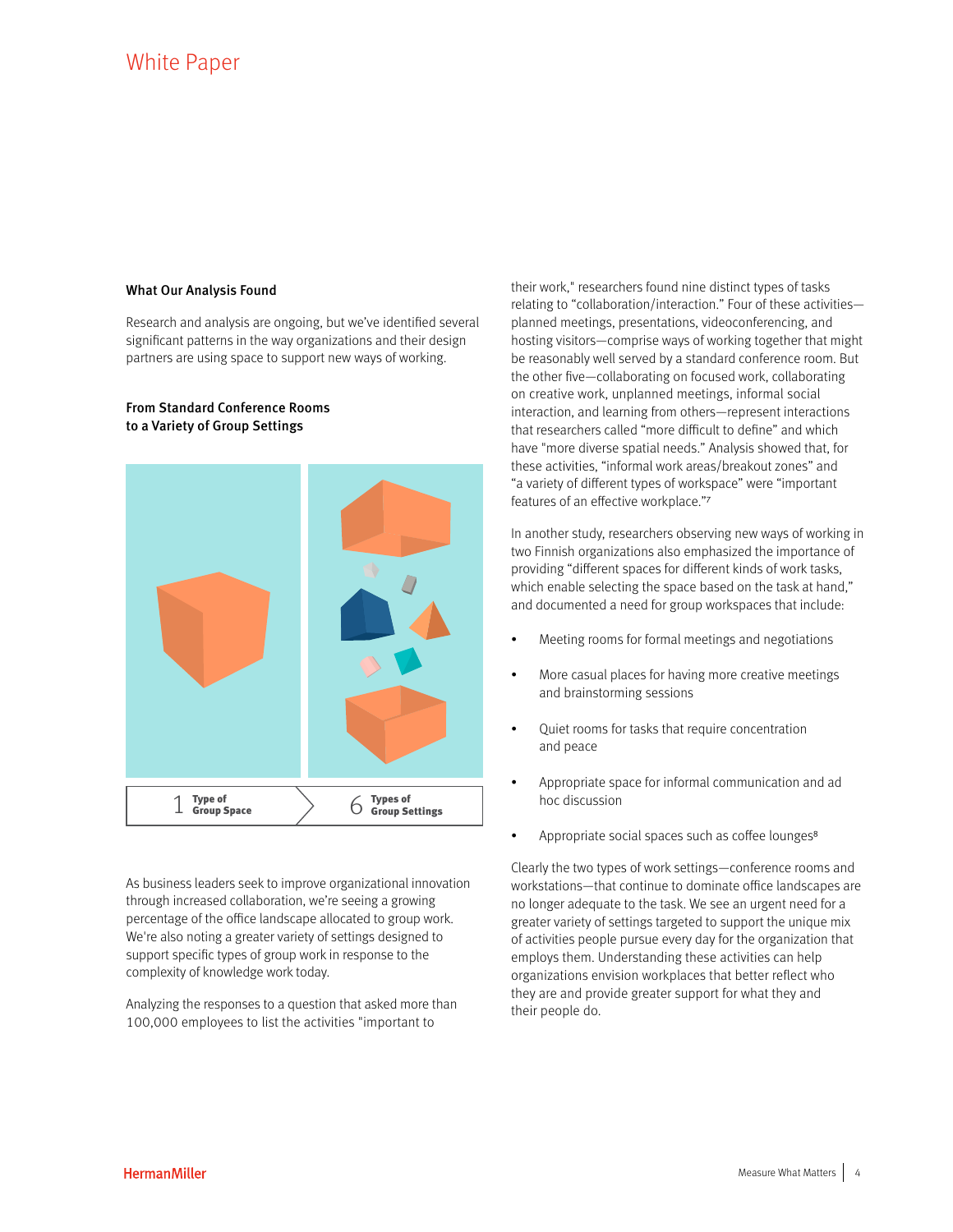### From Oversized Conference Rooms to Precision-Fit Meeting Spaces



From Assigned Seats to Shared Workpoints

Despite the fact that collaborative space is in high demand—and the reported frequency of complaints that conference rooms are rarely available when needed—research suggests that meeting rooms in buildings with traditional layouts are surprisingly underutilized. One study of meeting room occupancy across 24 organizations showed an average utilization rate of only 38 percent. 9

Our own utilization studies with objective sensors suggest the impetus behind this emerging pattern. In data collected over eight years, we found an average of two to four seats occupied in conference rooms designed to accommodate –six to 12 people.

To make better use of the space allocated to group work—and better serve the ways people collaborate today—organizations are providing more, but smaller, settings where groups can gather on either a scheduled or ad hoc basis. Given research findings that show that optimal team size is around five<sup>10</sup> and that individuals working in small teams perform better than individuals in larger teams,<sup>11</sup> more spaces for groups of this size may actually contribute to team results and productivity.

The work environments of leading-edge companies are evolving from individually assigned "workstations" to providing a variety of shared "workpoints" individuals can use to accomplish the different activities that comprise work today.

With our data-rich utilization studies of over 100 workplaces showing that individually "owned" spaces sit unoccupied 60 percent of the time, it's not surprising to note that, in progressive office layouts, these dedicated spaces are fewer and smaller. On one hand, this phenomenon reflects the ongoing trend of downsizing and densifying; a recent study found that "the area per occupant and number of private offices allocated across industries have dropped to an all-time low."12 But in many cases the total number of usable square feet per person remains the same, indicating that this space is being reallocated to "collaborative and amenity space to better align work styles with the workplace to enhance productivity—and more easily use the office as a tool to attract and retain employees."13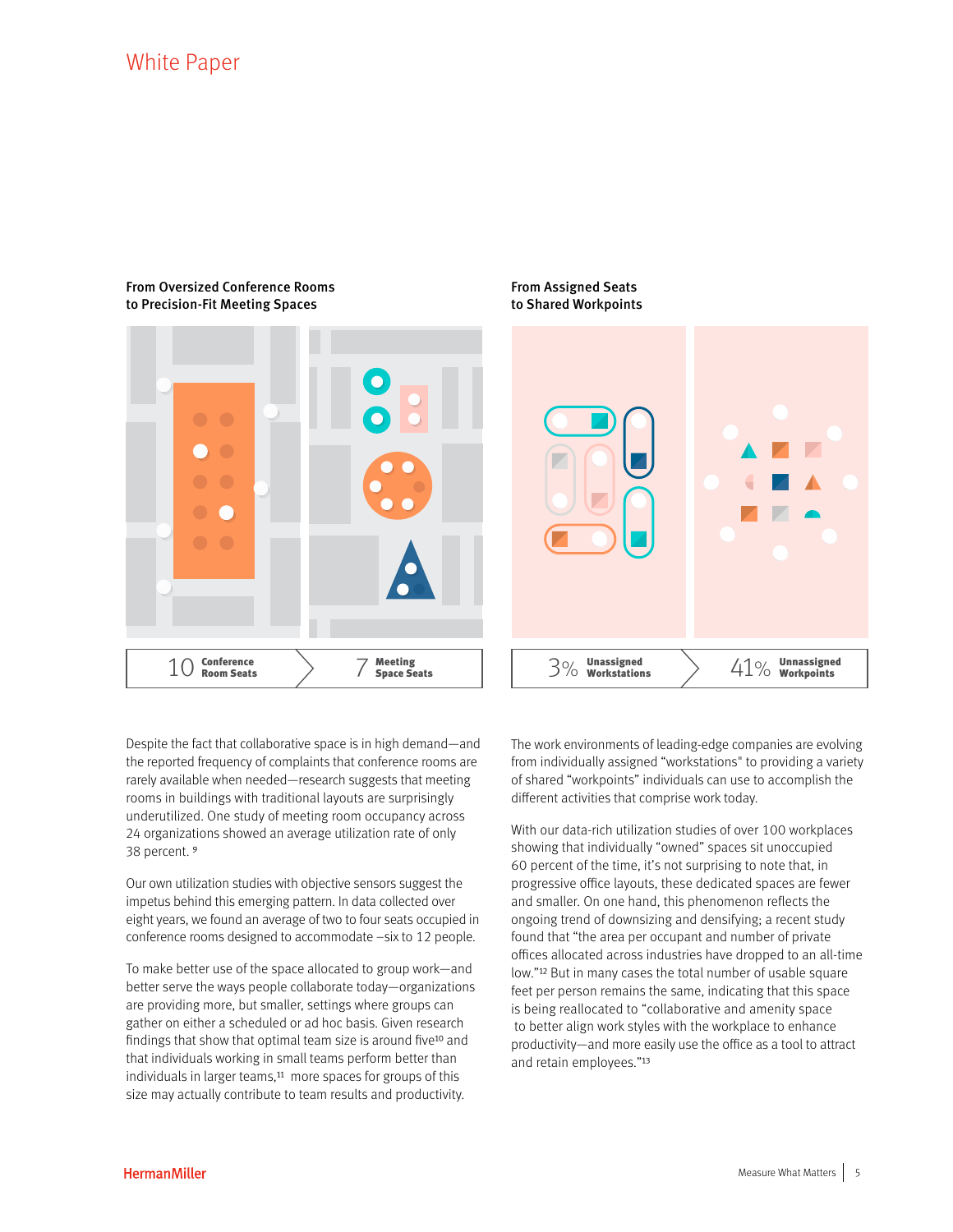In many organizations, these shared workpoints are provided as a complement to dedicated workstations where people spend a portion of their workday, with the option to go to a shared workpoint for additional privacy or to collaborate with others.14 But increasing numbers of organizations are converting to non-territorial plans in which a portion—or all—of the office space is unassigned.

While early experiments in hoteling or hot-desking proved problematic, more comprehensive alternatives are gaining acceptance. These innovative landscape plans expand definable work zones beyond individual workstations and conference rooms to include a variety of shared spaces designed to support different activities. Although these practices have been more quickly adopted in Europe and Australia than in North America, a global corporate real estate advisory firm reports that approximately 20 percent of U.S. businesses have adopted this style of working, while 50 percent are "experimenting with it on some scale." Their analysis predicts that the adoption rate will continue to increase—especially among "companies that are very sensitive to profit issues and the competition for talent."15

Although space sharing was originally perceived and implemented as a way to reduce usable square feet per person—and make better use of the space "trapped" in dedicated workspaces that were unoccupied for large percentages of time—the focus has broadened to an effort to encourage collaboration and create community. A study of the effects of unassigned seating strategies on "organizational attachments" found that sharing space resulted in employees who were "more likely to be engaged at an organizational level, acting on behalf of the organization, and, through hotdesking practices, encouraged to interact on an organization-wide basis."16

In our experience, workpoint sharing succeeds only as part of a comprehensive design strategy focused on making it easy for people to personalize their own work experience on an ad hoc basis from day to day and even from moment to moment. In a workplace that provides options for where and how different tasks may be accomplished, people feel respected by an organization that values their judgment and contributions over mere efficiency.

# From Privacy-as-a-Luxury to Privacy-on-Demand



In terms of the different types of shared spaces we're seeing in new office landscapes, one trend is particularly interesting. In recent years, we've measured increases in the amount of space dedicated to "privacy on demand." Small, enclosed settings that offer protection from visual and audio distractions make it easy for people in these otherwise open and collaborative environments to find a private place to make phone calls or perform work activities that require single focus and concentration.

Recent research suggests that this tactic can successfully balance privacy needs with requirements for increased collaboration. In a study designed to investigate the effects of alternative workplace strategies on the experience of privacy, crowding, and satisfaction, researchers found that design interventions that ensured space for private conversations and alternative spaces to work reduced feelings of overcrowding and lack of privacy, even in high-density plans.17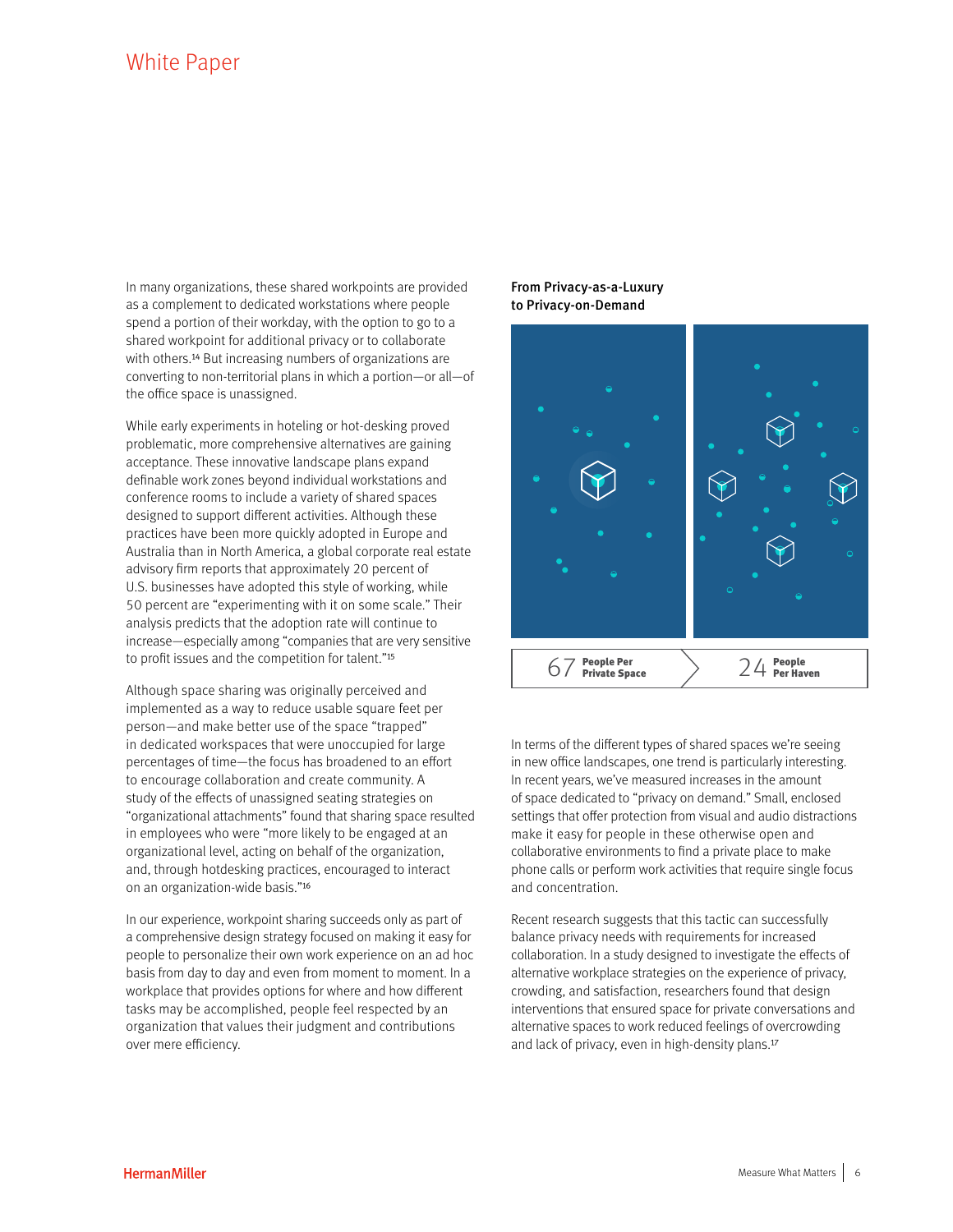Our space utilization studies find assigned private offices unoccupied 77 percent of the workday, on average. Forwardlooking organizations are reclaiming this wasted space and redistributing it across the floorplate in the form of open-access (Haven) settings that provide distraction-free zones where individuals can accomplish the quiet solo tasks that prepare them to be effective participants in group work activities.

### From Required Circulation to Desired Connection



Forward-looking workplaces tend to devote greater percentages of their floor plates to circulation or "in-between" space. If this seems counterintuitive at first, consider the increased importance of movement and serendipity in today's workplace.

As recent studies have drawn attention to the detrimental health effects of the increasingly sedentary nature of adult life,18 progressive organizations look for ways to build activity into their employees' work lives. The design and layout of the office environment plays an important role. The Center for Active Design offers a building-design checklist of strategies for promoting active behaviors at work that include "locate

building functions to encourage brief bouts of walking to commonly used amenities within a building."19

Steve Jobs famously used this technique years ago, but with a different goal in mind. When he designed a new headquarters for Pixar, he purposefully located the bathrooms near acentral atrium "so that serendipitous personal encounters would occur."20

Since then, research has shown that attention paid to creating "zonal overlap" areas where people are likely to run into each other as they walk from one place to another can measurably increase collaboration among coworkers from different organizational realms.21 An in-depth study of "in-between space" in the workplace contends that the "thresholds and transitions" that serve as connections and boundaries between places and events play a huge role in the overall experience of an interior environment:

Transitions are about movement and the moment. In any given situation the first and the last thing one experiences is a transition. We move right through them. Hallways, level changes, and lunch breaks are all different forms of transitions. . . . They are so common that they often do not stand out as a detail that needs to be considered and designed.22

The author concludes that in-between spaces should be carefully considered in the design of office layouts. "The shift from one activity to another, and from one place to the next, requires a clear and direct support."23

Allocating circulation space is obviously essential to any office plan. People need areas designed to get them from one place to another without having to think too much about the best route to take or worry about getting lost. But in today's work environment, these in-between places must be as purposefully designed as the work settings they connect.

The benefits of zonal overlap suggest that the shortest route between two settings is not necessarily the most effective one. In these transitional areas, movement, social interaction, and knowledge sharing combine to create a powerful potential for productive and engaging work experience. Design professionals who can create a coherent environment that allows people to easily find their way while also allowing—and planning—for fortuitous encounters elevate the work experience and free up mind-share for creative problem solving.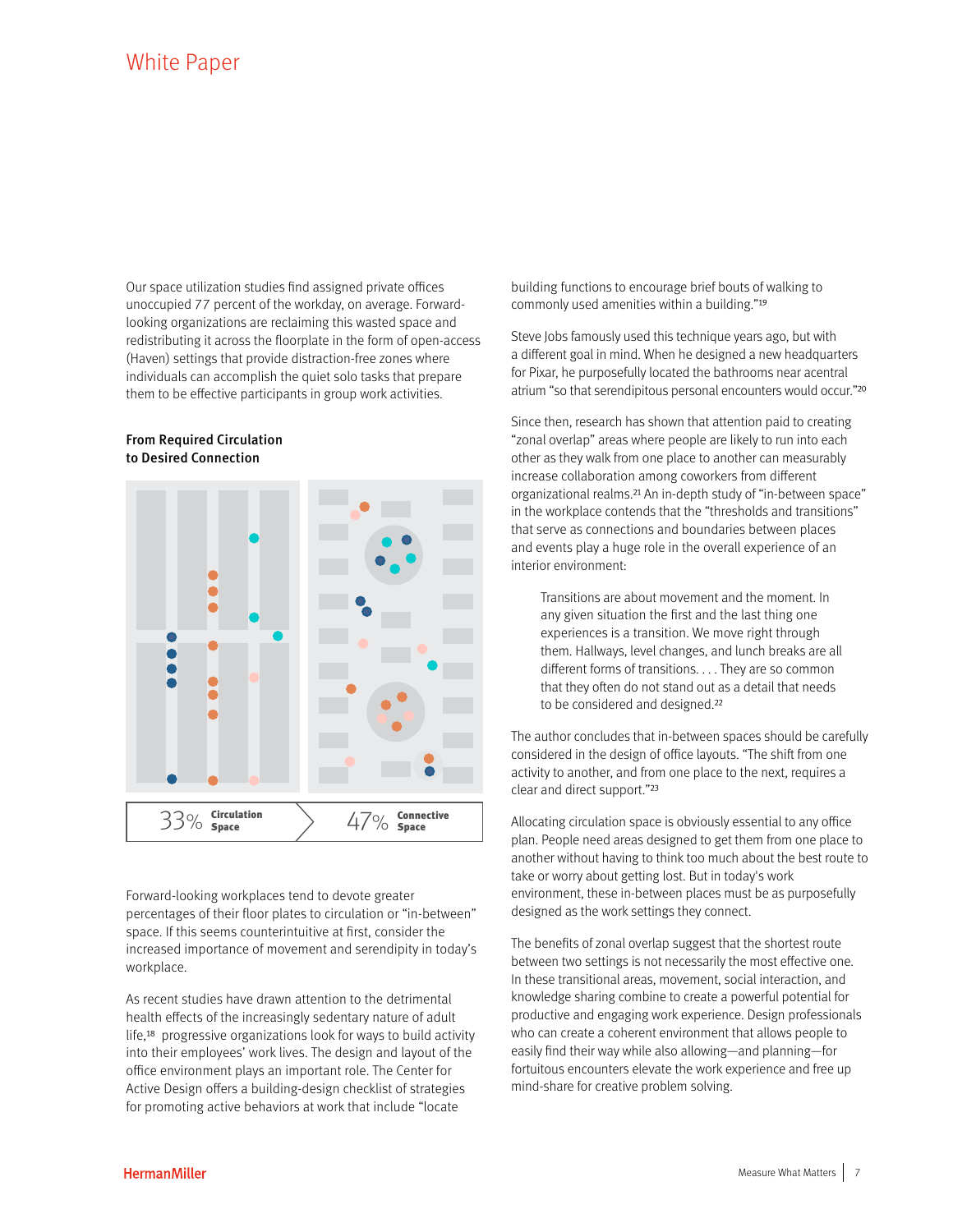## From Distant Breakrooms to Central Plazas



We're tracking big changes, not only in the number of square feet allocated to employee-focused coffee bars and eating areas, but in the quality and location of these spaces within the office landscape. In contrast to the back-office break areas of the past, these well-appointed gathering spots are usually situated at the center of the floor plate or at heavily trafficked areas near elevators or main entrances.

While these community spaces clearly contribute to the kind of spontaneous encounters fostered by well-planned traffic paths and other in-between spaces, research suggests that their function and meaning goes deeper. A survey of "Best Companies to Work For" found that these organizations "intentionally considered the benefits that come from creating a community 'focal point' within their facilities where employees can gather to relax, eat, share information, and celebrate special events."24

Long established as a fundamental human need that affects engagement and productivity at work, a sense of belonging and community can be nurtured by socially supportive and

culturally reinforcing settings that convey "an amicable and collegial interpersonal climate" that builds the trust "essential where interdependence and working together efficiently is important."25

In our experience, vibrant social (Plaza) settings with enticing amenities and inspiring artifacts also provide a significant benefit on the organizational level by helping to align people around brand, purpose, and broader business goals.

## The Upshot: Design for Purposeful Variety

Taken together, these emerging space-use patterns point to a need for purposeful variety in workplace design: a customized mix of defined settings arranged to support the unique work practices and goals of a given organization.

This understanding informs our research-based Living Office framework for creating workplaces of purposeful variety. Our carefully formulated approach to placemaking provides tools and insights that help an organization and its design partners achieve a shared understanding of the purpose, character, and activities of an organization and its people. With a clear picture of what their people actually do every day as they work to meet organizational goals, business leaders and their design partners can allocate space to purposeful settings that support that work. Considered placement of the settings across the office landscape can ease transitions between activities and encourage the serendipitous encounters that stimulate ideas and promote knowledge sharing.

An examination of data collected by the Leesman Index analysis tool confirms the importance of purposeful variety to employee satisfaction and productivity. When responses to questions about how the work environment affects them ("it enables me to work productively," "it creates an enjoyable environment to work in") were plotted against the types of environments the respondents reported working in (traditional plans with assigned offices or workstations versus flexible plans with either high or low choice of unassigned settings) flexible plans with high choice consistently outperformed the others. For example, 74 percent of respondents in high-choice environments said that their workplace helped them work productively, compared to only 30 percent of those working in low-choice environments.26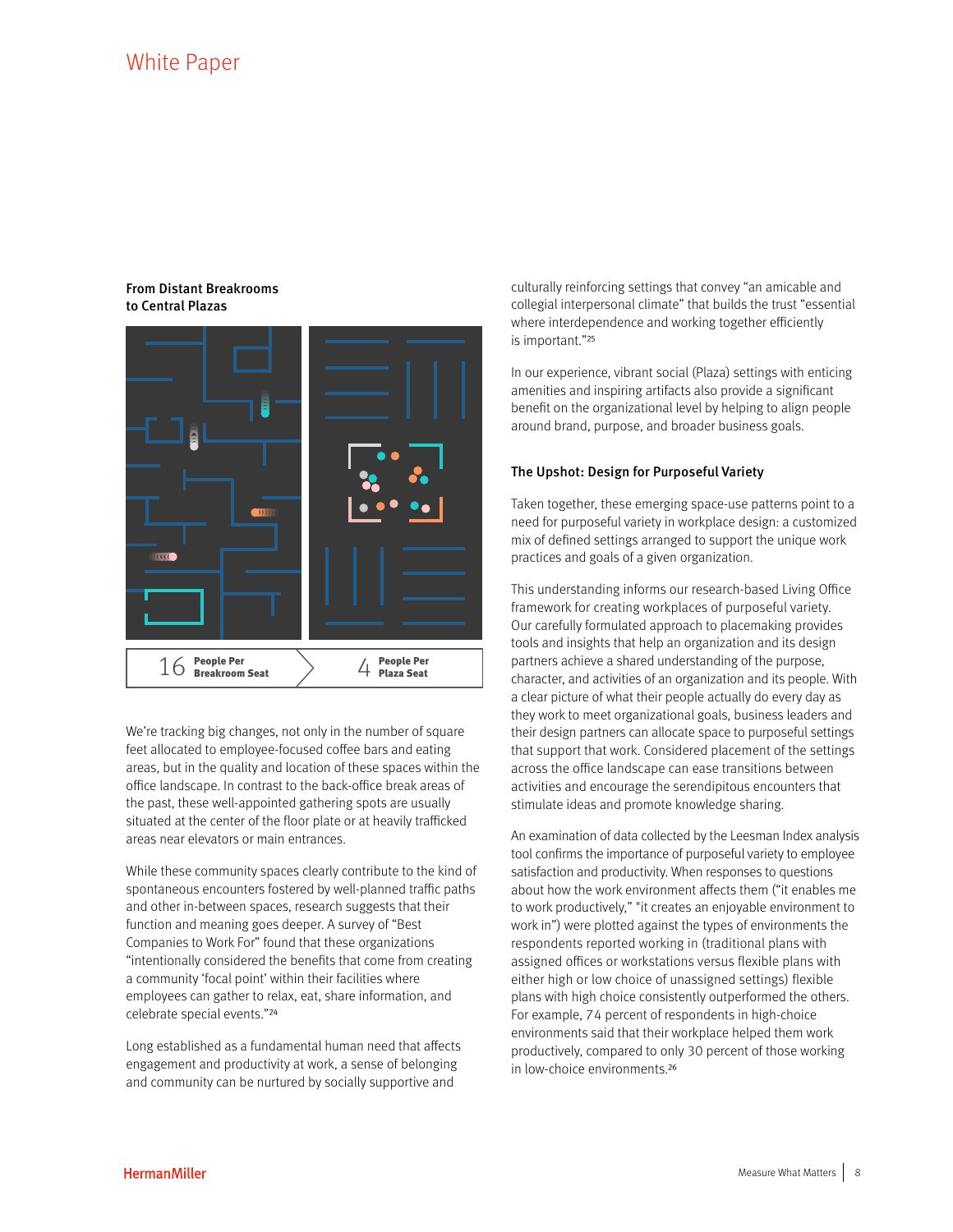Analyses of our own explorations with customers moving from traditional plans to Living Office landscapes have shown that purposeful variety not only improves the perceived experience of work and productivity, but it can be achieved in the same amount of space at a similar cost per person.

Ultimately the metrics that matter—just like the workplace they measure—will be different for every organization. Unlike conventional office landscapes, which varied little from industry to industry and could be accurately quantified in terms of square feet per workstation and workspaces per person, today's most effective workplaces can be quite different from each other in terms of the way they allocate space. Designing a work environment that reflects and facilitates an organization's unique goals, culture, and behaviors cannot be accomplished by replicating benchmarked ratios of meeting spaces per person or shared seats per mobile worker. It requires partnering with qualified design professionals who can help an organization make sense of the complexities of work and develop the unique workplace that best serves its purpose.

Informed decisions about space allocation early in the planning process result in a workplace where every square foot counts and works hard for an organization and its people. Living Office provides a placemaking framework that can help. To learn more about Herman Miller's Living Office, please visit [hermanmiller.com/livingoffice](http://www.hermanmiller.com/solutions/living-office/placemaking.html) or connect with your local Herman Miller representative about engaging with a Living Office Specialist.